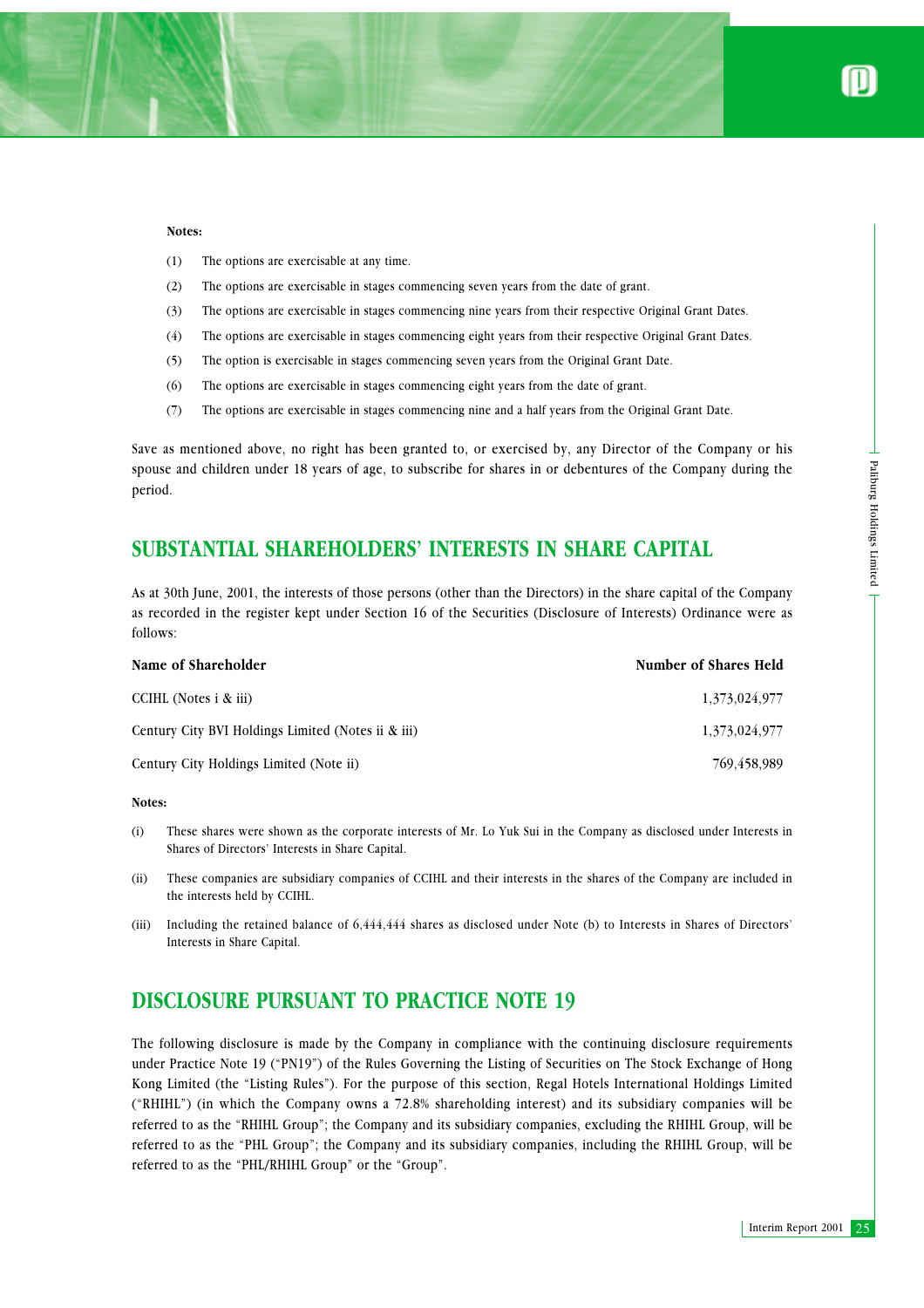### *Advances to an Entity (Paragraph 3.2.1 of PN19)*

Details of the advances made to Chest Gain Development Limited ("Chest Gain"), a jointly controlled entity owned as to 40% by the Company, 30% by RHIHL and 30% by China Overseas Land & Investment Limited, which is independent of, and not connected with the Company and RHIHL, the respective directors, chief executive and substantial shareholders of the Company and RHIHL and any of their respective subsidiary companies or any of their respective associates (as defined in the Listing Rules), by the PHL Group and the RHIHL Group as at 30th June, 2001 are set out below:

|     | <b>Advances</b>                                       |                                    |                                      | PHL/RHIHL               |
|-----|-------------------------------------------------------|------------------------------------|--------------------------------------|-------------------------|
|     |                                                       | <b>PHL Group</b><br>(HK\$'million) | <b>RHIHL Group</b><br>(HK\$'million) | Group<br>(HK\$'million) |
| (A) | Principal Amount of Advances                          | 1,554.9                            | 1,166.2                              | 2,721.1                 |
| (B) | Interest Receivable                                   | 216.7                              | 162.5                                | 379.2                   |
| (C) | Several Guarantees for:<br>Principal Amount of<br>(a) |                                    |                                      |                         |
|     | <b>Bank Facilities</b>                                | 1,320.0                            | 990.0                                | 2,310.0                 |
|     | Amount of Bank<br>(b)                                 |                                    |                                      |                         |
|     | Facilities Drawndown                                  | 1,004.4                            | 753.3                                | 1,757.7                 |
|     | Total: $(A)+(B)+(C)(a)$                               | 3,091.6                            | 2,318.7                              | 5,410.3                 |
|     | $(A)+(B)+(C)(b)$                                      | 2,776.0                            | 2,082.0                              | 4,858.0                 |

26 Interim Report 2001<br>
26 Interim Report 2001<br>
26 Interim Report 2001<br>
26 Interim Report 2001<br>
26 Interim Report 2001<br>
26 Interim Report 2001<br>
26 Interim Report 2001<br>
201 Interim Report 2001<br>
201 Interim Report 2001<br>
201 The above advances to Chest Gain, including interest receivable thereon, in an aggregate sum of HK\$1,771.6 million (before a provision of HK\$933.3 million representing the PHL Group's attributable share of the provision for foreseeable loss in respect of the property development at the Stanley Site (as referred to below) of Chest Gain) were provided by the PHL Group. The above advances to Chest Gain, including interest receivable thereon, in an aggregate sum of HK\$1,328.7 million (before a provision of HK\$700.0 million representing the RHIHL Group's attributable share of the provision for foreseeable loss in respect of the property development at the Stanley Site of Chest Gain) were provided by the RHIHL Group. Such contribution of funds to Chest Gain are provided in the form of shareholders' loans in proportion to the respective shareholding interests of the shareholders of Chest Gain. The advances are unsecured and have no fixed term of repayment, and related interest is being accrued at prime rate. The provision of financial assistance to Chest Gain is for the purpose of facilitating Chest Gain in the development of its property project at Rural Building Lot No.1138, Wong Ma Kok Road, Stanley, Hong Kong (the "Stanley Site"). The Stanley Site was acquired by Chest Gain at the government land auction held on 3rd June, 1997. The above guarantees were provided by the Company and RHIHL on 28th October, 1997 on a several basis in proportion to their respective shareholding interests in Chest Gain and were given in respect of the bank loan facilities of HK\$3,300.0 million made available to Chest Gain for the purposes of refinancing part of the consideration for the acquisition of the Stanley Site and financing the estimated construction costs required for the luxury residential development at the Stanley Site.

Calculated on the basis shown above, the aggregate of advances and other financial assistance as at 30th June, 2001 provided by the PHL/RHIHL Group to Chest Gain in the respective sums of (a) HK\$5,410.3 million (based on the total available amount of the bank facilities) and (b) HK\$4,858.0 million (based on the amount of bank facilities drawndown) represented (a) 124.5% and (b) 111.8% of the consolidated net tangible assets of the Company of HK\$4,347.0 million (the "Paliburg NTA"), by reference to its latest unaudited condensed consolidated financial statements for the six months ended 30th June, 2001.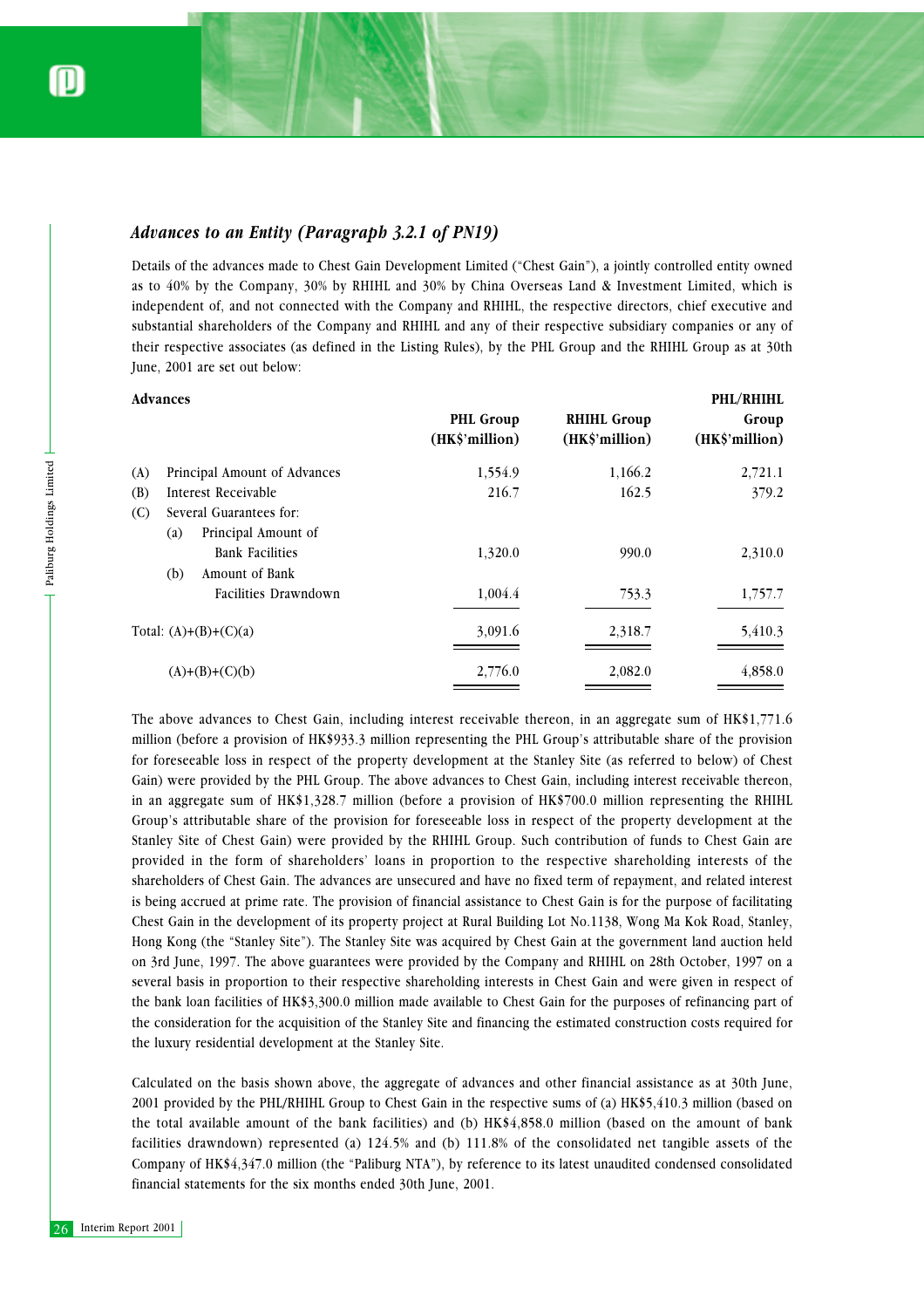## *Financial Assistance provided to and Guarantees given for Affiliated Companies (Paragraph 3.3 of PN19)*

Details of the financial assistance provided to and guarantees given for affiliated companies (including Chest Gain) by the PHL Group and the RHIHL Group as at 30th June, 2001 are set out below:

|                                                                                                                                                                                                                                                                                                                                                                                                                                                                                                                                                                                                                                                                                                                                                                                                                                                                                                                                                                                                                                                    | Guarantee given for Bank Facilities |                                                      |     |                                          |                |                                                                           |                                                                            |                           |
|----------------------------------------------------------------------------------------------------------------------------------------------------------------------------------------------------------------------------------------------------------------------------------------------------------------------------------------------------------------------------------------------------------------------------------------------------------------------------------------------------------------------------------------------------------------------------------------------------------------------------------------------------------------------------------------------------------------------------------------------------------------------------------------------------------------------------------------------------------------------------------------------------------------------------------------------------------------------------------------------------------------------------------------------------|-------------------------------------|------------------------------------------------------|-----|------------------------------------------|----------------|---------------------------------------------------------------------------|----------------------------------------------------------------------------|---------------------------|
| Name of<br>Affiliated<br>Companies                                                                                                                                                                                                                                                                                                                                                                                                                                                                                                                                                                                                                                                                                                                                                                                                                                                                                                                                                                                                                 |                                     | Principal<br>Amount<br>of Advances<br>(HK\$'million) |     | Interest<br>Receivable<br>(HK\$'million) |                | (i)<br>Principal<br>Amount of<br><b>Bank Facilities</b><br>(HK\$'million) | (ii)<br>Amount of<br><b>Bank Facilities</b><br>Drawndown<br>(HK\$'million) |                           |
| Chest Gain                                                                                                                                                                                                                                                                                                                                                                                                                                                                                                                                                                                                                                                                                                                                                                                                                                                                                                                                                                                                                                         | (A)                                 | 2,721.1                                              | (B) |                                          | $379.2$ (C)(i) | $2,310.0$ (C)(ii)                                                         | 1,757.7                                                                    |                           |
| Cheerjoy Development<br>Limited                                                                                                                                                                                                                                                                                                                                                                                                                                                                                                                                                                                                                                                                                                                                                                                                                                                                                                                                                                                                                    | (D)                                 | 138.0<br>(Interest Rate:<br>Prime Rate)              | (E) | 5.5                                      |                | Nil                                                                       | Nil                                                                        | Paliburg Holdings Limited |
| Talent Faith<br>Investments Ltd.                                                                                                                                                                                                                                                                                                                                                                                                                                                                                                                                                                                                                                                                                                                                                                                                                                                                                                                                                                                                                   | (F)                                 | 78.6                                                 |     |                                          |                | Nil                                                                       | Nil                                                                        |                           |
| Century King<br>Investment Limited                                                                                                                                                                                                                                                                                                                                                                                                                                                                                                                                                                                                                                                                                                                                                                                                                                                                                                                                                                                                                 | (G)                                 | 3.2<br>(Interest Rate:<br>10% p.a.)                  | (H) | 0.8                                      |                | Nil                                                                       | Nil                                                                        |                           |
| 8D International<br>(BVI) Limited                                                                                                                                                                                                                                                                                                                                                                                                                                                                                                                                                                                                                                                                                                                                                                                                                                                                                                                                                                                                                  | (1)                                 | 27.1                                                 |     |                                          |                | Nil                                                                       | Nil                                                                        |                           |
| 8D Matrix Limited                                                                                                                                                                                                                                                                                                                                                                                                                                                                                                                                                                                                                                                                                                                                                                                                                                                                                                                                                                                                                                  | $\circ$                             | 0.8                                                  |     |                                          |                | Nil                                                                       | Nil                                                                        |                           |
|                                                                                                                                                                                                                                                                                                                                                                                                                                                                                                                                                                                                                                                                                                                                                                                                                                                                                                                                                                                                                                                    |                                     |                                                      |     | Total: $(A)+(B)+(C)(i)+(D)$ to $(J)$     |                |                                                                           | 5,664.3                                                                    |                           |
|                                                                                                                                                                                                                                                                                                                                                                                                                                                                                                                                                                                                                                                                                                                                                                                                                                                                                                                                                                                                                                                    |                                     |                                                      |     |                                          |                | $(A)+(B)+(C)(ii)+(D)$ to (J)                                              | 5,112.0                                                                    |                           |
| Relevant details in respect of the financial assistance provided to and guarantees given for Chest Gain are disclosed<br>above under Paragraph 3.2.1 of PN19 of the Listing Rules.                                                                                                                                                                                                                                                                                                                                                                                                                                                                                                                                                                                                                                                                                                                                                                                                                                                                 |                                     |                                                      |     |                                          |                |                                                                           |                                                                            |                           |
| Cheerjoy Development Limited ("Cheerjoy") was a wholly owned subsidiary company of the Company and became<br>a 30% owned associate of the Company during 1999. Cheerjoy owns the development property at Ap Lei Chau<br>Inland Lot No.129, Ap Lei Chau East, Hong Kong. The remaining 70% shareholding interest in Cheerjoy is owned<br>by a third party, which is independent of, and not connected with the Company, the Directors, chief executive<br>and substantial shareholders of the Company and any of its subsidiary companies or any of their respective<br>associates (as defined in the Listing Rules). The advances were provided by the PHL Group in the form of<br>shareholder's loans and, according to the terms of the shareholders' agreement in respect of this joint venture,<br>would not be in proportion to the Company's shareholding interest in Cheerjoy. The advances were provided for<br>the purpose of funding the working capital requirements of Cheerjoy, are unsecured and have no fixed term of<br>repayment. |                                     |                                                      |     |                                          |                |                                                                           |                                                                            |                           |
|                                                                                                                                                                                                                                                                                                                                                                                                                                                                                                                                                                                                                                                                                                                                                                                                                                                                                                                                                                                                                                                    |                                     |                                                      |     |                                          |                |                                                                           |                                                                            |                           |
|                                                                                                                                                                                                                                                                                                                                                                                                                                                                                                                                                                                                                                                                                                                                                                                                                                                                                                                                                                                                                                                    |                                     |                                                      |     |                                          |                |                                                                           |                                                                            | Interim Report 2001 27    |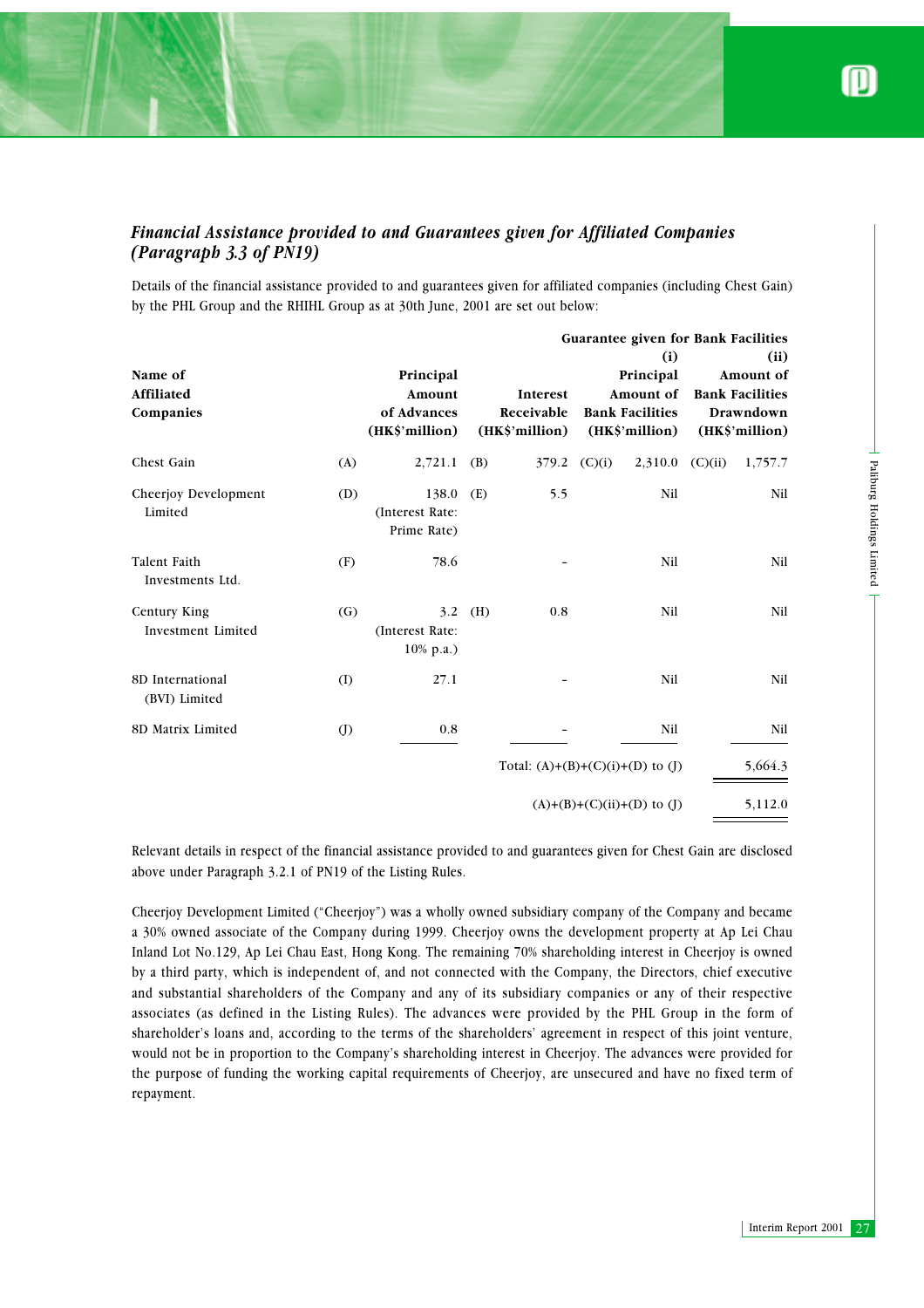Talent Faith Investments Ltd. ("Talent Faith") was previously a wholly owned subsidiary company of the Company. Talent Faith owns a 65% interest in a joint venture company which, in turn, owns a 70% interest in an equity joint venture in the People's Republic of China involved in a property development project in Beijing. Talent Faith became a 50% owned associate of the Company during 2000. The remaining 50% shareholding interest in Talent Faith is owned by a third party, which is independent of, and not connected with the Company, the Directors, chief executive and substantial shareholders of the Company and any of its subsidiary companies or any of their respective associates (as defined in the Listing Rules). The advances were provided by the PHL Group in the form of shareholder's loans and, in accordance with the terms in the agreement entered into with the said third party in relation to the disposal of the Group's 50% interest in Talent Faith, would not be in proportion to the Company's shareholding interest in Talent Faith. The advances were provided for the purpose of funding the working capital requirements of Talent Faith, are unsecured, interest free and have no fixed terms of repayment.

As at 30<br>
which v<br>
King wa<br>
executi<br>
associat<br>
sharehoc<br>
funding<br>
repayme<br>
and cea<br>
8D Inte<br>
technol<br>
of Chin<br>
remaini The adv<br>
sharehoc<br>
unsecur<br>
8D Mat<br>
commu<br>
owned<br>
the Lis<br>
sharehoc<br>
working<br>
Calculat<br>
to and<br>
HK\$5,6<br> As at 30th June, 2001, Century King Investment Limited ("Century King") was a 50% owned associate of RHIHL, which was engaged in the operation of a Japanese restaurant. The remaining 50% shareholding interest in Century King was owned by a third party, which was independent of, and not connected with RHIHL, the directors, chief executive and substantial shareholders of RHIHL and any of its subsidiary companies or any of their respective associates (as defined in the Listing Rules). The advances had been provided by the RHIHL Group in the form of shareholder's loans in proportion to RHIHL's then shareholding interest in Century King, for the purpose of funding the working capital requirements of Century King. The advances were unsecured and had no fixed term of repayment. Subsequent to 30th June, 2001, Century King became a wholly-owned subsidiary company of RHIHL and ceased its Japanese restaurant business.

8D International (BVI) Limited ("8D-BVI") is a 30% owned associate of RHIHL, which is involved in information technology businesses in connection with broadband national railway fibre optic network in the People's Republic of China and information technology systems development, and promotions and communications businesses. The remaining shareholding interests in 8D-BVI are indirectly owned as to 10% by CCIHL and 60% by Mr. Lo Yuk Sui. The advances were provided by the RHIHL Group in the form of shareholder's loans in proportion to RHIHL's shareholding interest in 8D-BVI, for the purpose of financing the working capital of 8D-BVI. The advances are unsecured, interest free and have no fixed term of repayment.

8D Matrix Limited ("8D Matrix") is a 30% owned associate of RHIHL, which is involved in promotions, communications and information technology businesses. The remaining shareholding interest in 8D Matrix are owned as to 10% indirectly by CCIHL and 60% indirectly by Mr. Lo Yuk Sui through his associates (as defined in the Listing Rules), including 8D-BVI. The advances were provided by the RHIHL Group in the form of shareholder's loans in proportion to RHIHL's shareholding interest in 8D Matrix, for the purpose of financing the working capital of 8D Matrix. The advances are unsecured, interest free and have no fixed term of repayment.

Calculated on the basis shown above, as at 30th June, 2001, the aggregate amount of financial assistance provided to and guarantees given for affiliated companies by the PHL/RHIHL Group in the respective sums of (a) HK\$5,664.3 million (based on the total available amount of the bank facilities to Chest Gain) and (b) HK\$5,112.0 million (based on the drawndown amount of bank facilities to Chest Gain) represented (a) 130.3% and (b) 117.6% of the Paliburg NTA.